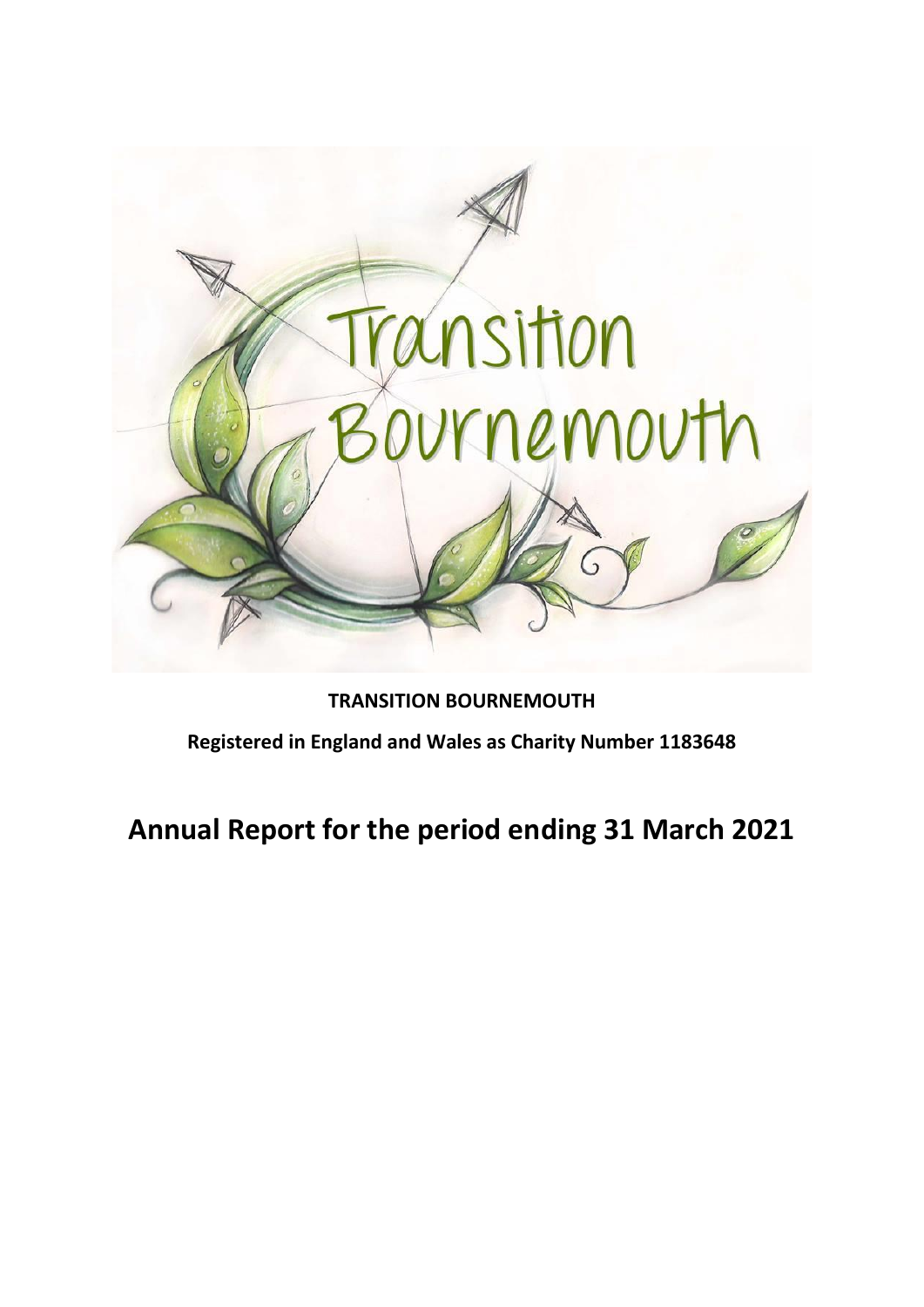Report of the trustees for the period ending 31 March 2021.

The trustees are pleased to present their annual Trustees' report together with the financial statements of the charity for the period ending 31 March 2021. The financial statements comply with the Charities Act 2011, and are prepared in accordance with the Charities Statement of Recommended Practice.

## Chair's Statement

While the social restrictions we have all endured over the last year and a half have been wellmeaning and have certainly saved lives, it has meant that we have all had to put on hold many of the interactions that we would normally take for granted. Transition Bournemouth decided to pause all public facing events until such time that they could be safely resumed. During the lockdown period we moved our monthly meetings online along with our green movie discussions, and in doing so we met with new faces in the local green community. We resumed our outdoor community garden workdays when it was safe to do so but were not able to run some of our other events such as the Bournemouth Repair Cafe.

As we head into late 2021, we can all hopefully begin to put the events of the past 18 months behind us and begin to safely reconnect with our friends, families, and the wider public. Transition Bournemouth will be resuming our indoor events including the Repair Cafe, Film Screenings, and will be continuing our timetable of community garden workdays. A full timetable of these event will be made available through our usual channels - our website and Facebook pages.

The task of re-imagining our lives to be less harmful to the natural world can seem a daunting one. There are many who may believe that any changes we could make to our own lifestyles cannot possibly have any impact on the wider world, and yet back in March of 2020 we saw a glimpse of just how powerful these collective changes can be. In many areas of the world there were clearer skies above our cities, and global emissions reached a low not seen since the mid-20th century. I am not suggesting of course that we live in permanent lockdown, and I doubt anyone else is either! But the point was made that changes to our behaviour do have an immediate and dramatic effect on the natural world around us, if taken collectively. Transition Bournemouth will continue to promote the changes we can all make in our lives to reduce our impact on the environment, and through our projects will help others to bring down their carbon footprint, produce less waste, and use less of our world's precious resources.

Ztech

Pete Allen, Chairperson, Transition Bournemouth, Registered charity 1183648.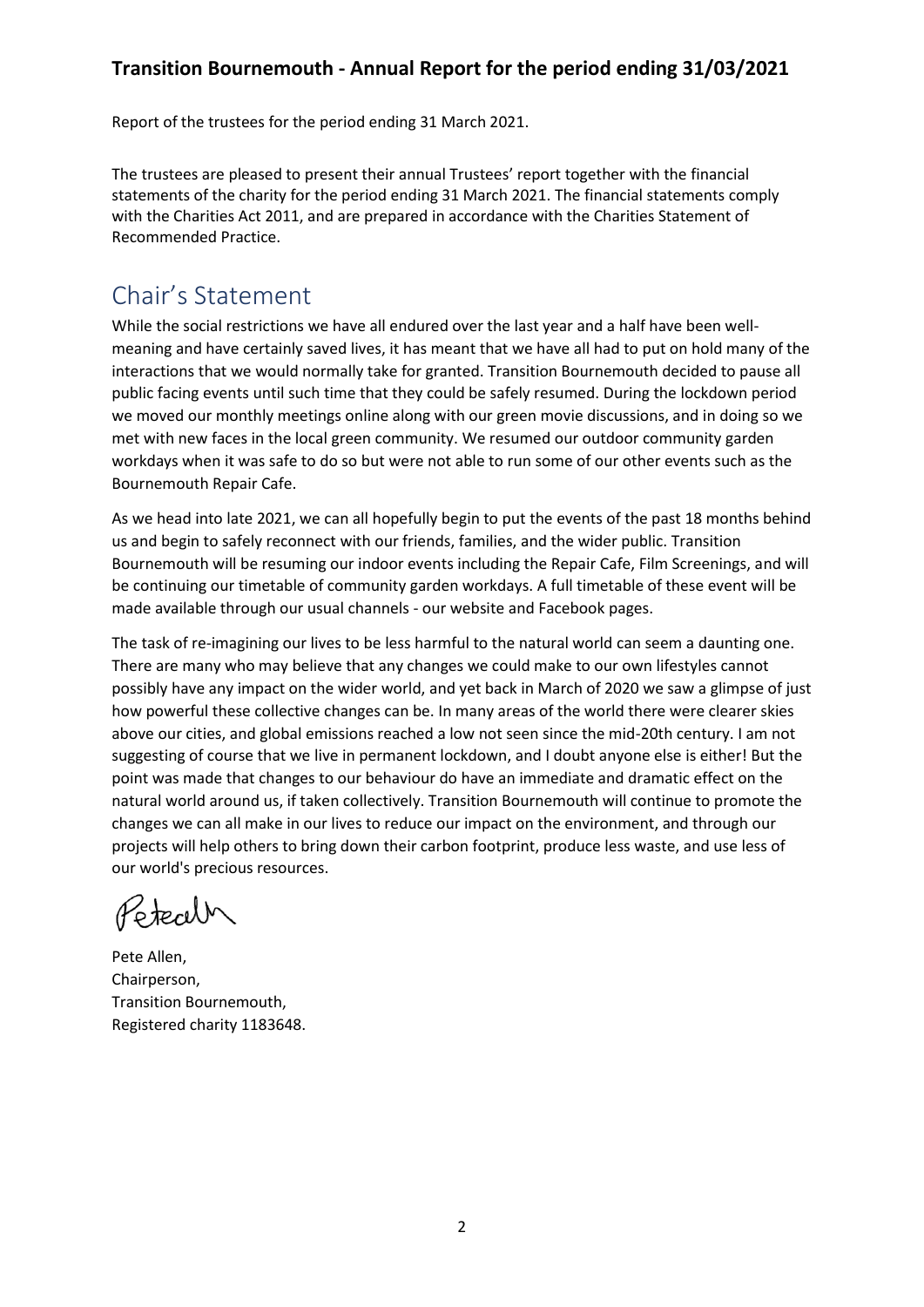# Our Purposes and Activities

Our charitable purposes are the promotion of conservation, protection and improvement of the natural environment, and the prudent use of natural resources for the benefit of the people of Bournemouth and the surrounding area.

We aim to achieve this by

- a. Advancing education and awareness of climate change, resource scarcity, peak oil, energy saving, and economic resilience;
- b. Promoting individual and organisational commitment to a reduction in CO2 and other greenhouse gas emissions.

Our vision is to help steer Bournemouth to a sustainable, low-carbon future where our community and wildlife thrives without costing the earth.

The approach the trustees have taken in support of our vision for this year is to continue with the grass-roots projects we had in place at the time of becoming a Charity (30<sup>th</sup> May 2019) and to consolidate our policies and practices during our first year as a CIO. Our projects are the main means through which we achieve our aims and objectives.

- Count on Me raises awareness of climate change and promotes individual and organisational commitment to a reduction in CO2 and other greenhouse gas emissions.
- Film Screenings raise awareness and provide education about climate change, resource scarcity, peak oil, energy saving, and economic resilience.
- The Repair Café promotes the prudent use of natural resources.
- Slades Farm Community Garden promotes the protection and conservation of our natural environment, improving it as a natural environment, for example, by increasing biodiversity through careful habitat management.

The Trustees have had due regard to the Charity Commission guidance on public benefit. We endeavour to encourage all in our community to take part in our activities, including our themed monthly public meetings.

## Count On Me - A carbon-saving awareness project.

The Count On Me project, launched in June 2016 with Transition Bournemouth volunteers, friends and family taking part in a parade through Winton as part of the Winton carnival.

The project designed by Transition member Angela Fendley aimed to promote and encourage sustainable behaviour. It helped tackle climate change by celebrating the positive steps people are taking to reduce their impact on the planet.

The campaign offered a range of sustainable activities to choose from (e.g. cycling instead of taking the car, eating less meat etc.). Each of these has a value in the amount of CO2 saved and this is added to a central counter, which demonstrates the collective effect of shared participation.

The counter was digitised in 2018 so that local residents could also sign up online. The total amount saved over the life of the project was a whopping 800 tons of  $CO<sup>2</sup>$ .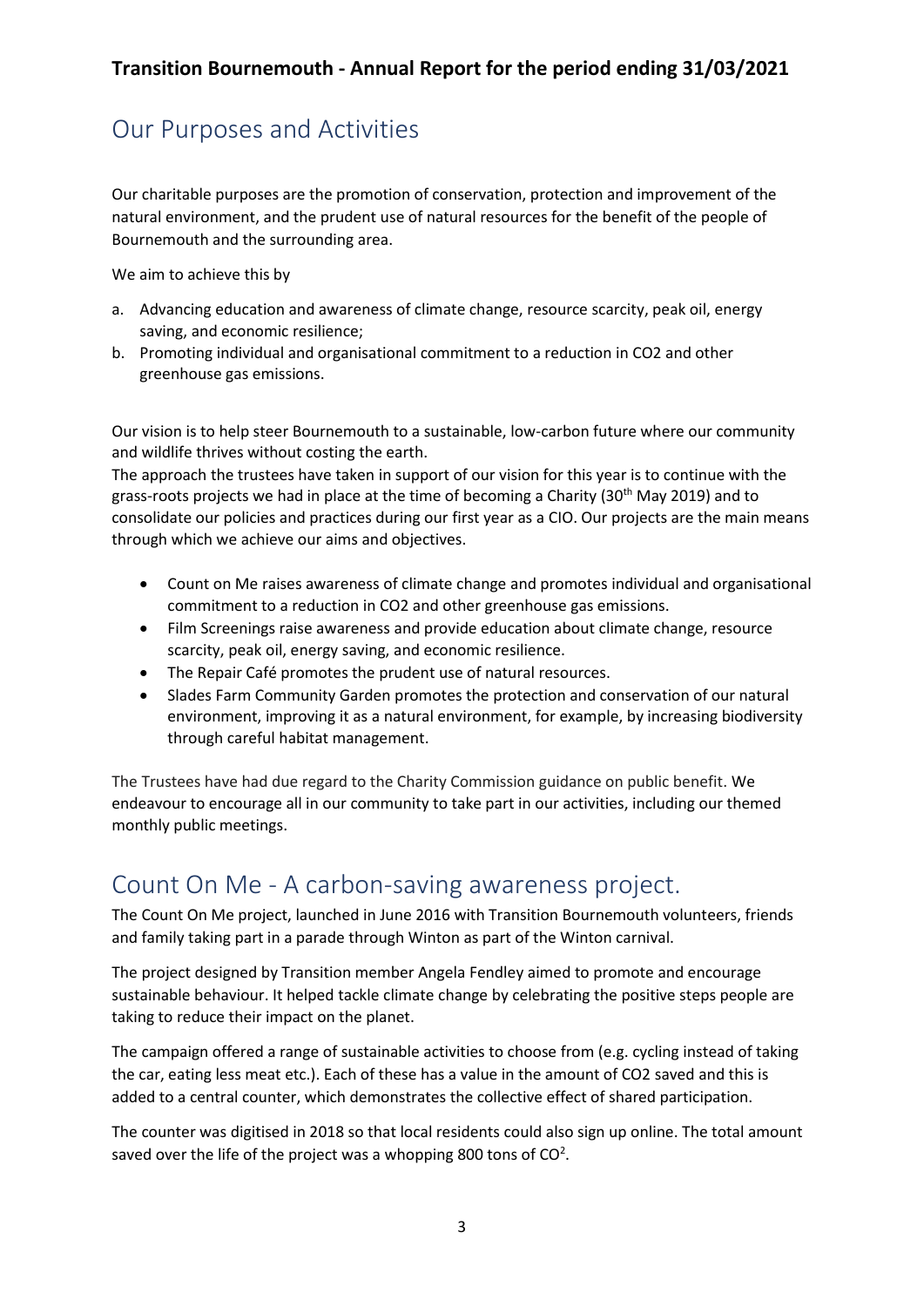The carbon counter was an easy concept to grasp and offered an ideal opportunity to talk to local people about our changing climate and how we can learn to live more sustainably by choosing lower carbon foods, buying locally grown/sourced produce, limiting travel and using public transport.

Count On Me gives people the chance to be proud and know that their individual actions can make a real and measurable difference and know that every action moves us in the right direction towards combating not just climate change but social inequality, environmental degradation and unsustainable consumption.

The Count On Me team of volunteers went out and about to many events in the community, colleges and universities, including talking to Christmas shoppers to encourage people to think about how they could reduce their impact on the planet over the festive season, and make their Christmas count by choosing gifts wisely and encouraging people to think about reducing their waste of food and energy.

Count On Me gives people the chance to be proud and know that their individual actions can make a real and measurable difference.

The project was gratefully funded and supported by Green Goals. Bournemouth Borough Council and SUSTAIN. Count On Me is currently on hold pending further funding and volunteer support.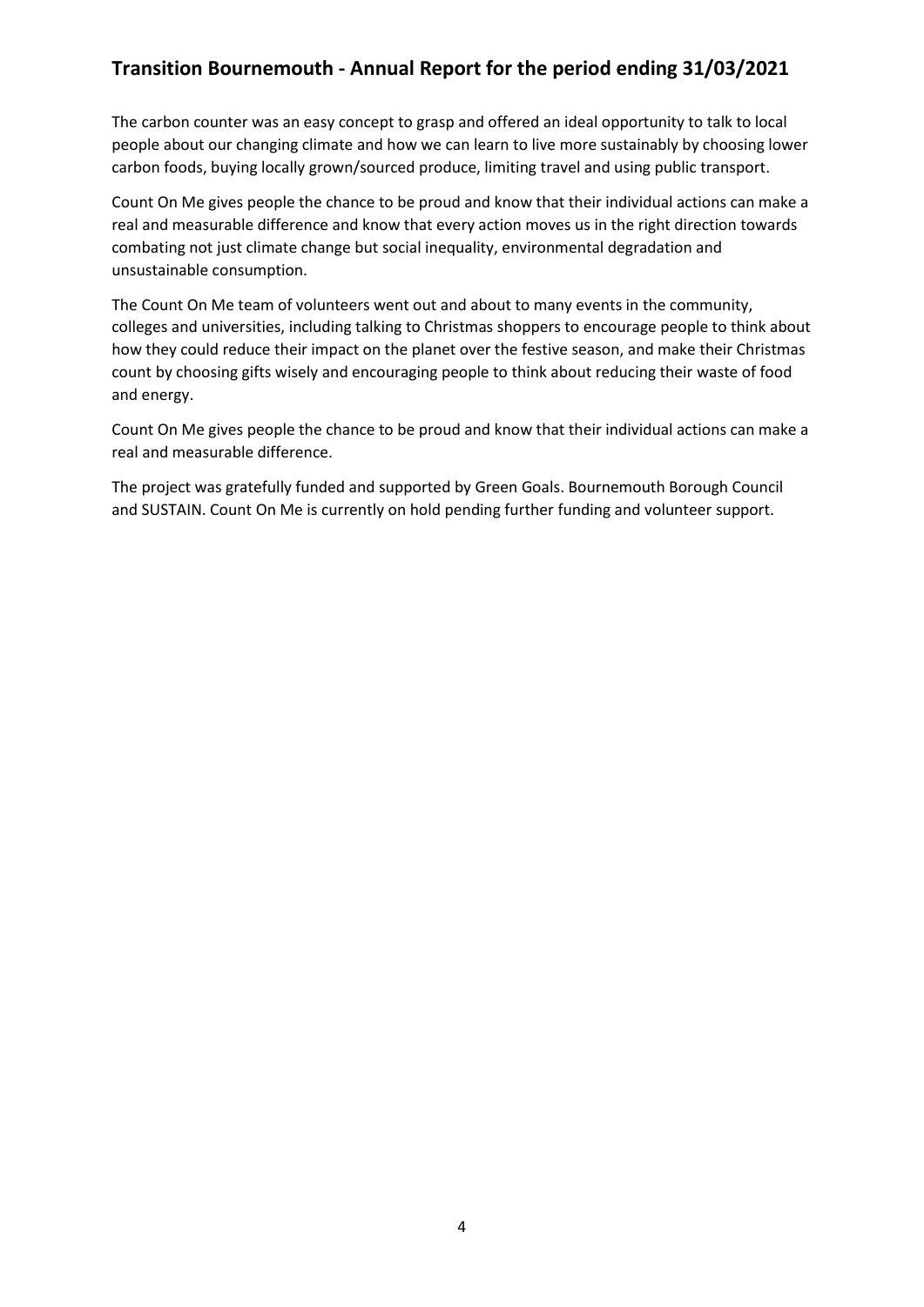# Film Screenings

During the financial year 2020-2021 we had to adapt the popular Transition Bournemouth film screenings due to the pandemic and decided to make the film discussions online.

We promoted the films on Facebook two weeks beforehand, giving people the opportunity to watch the film at their own leisure at home. We then discussed the film online at a specified date and time, via Zoom. We tried to select films that were either free, or very cheap, to watch.



The films were as follows:

#### **November**

**The Need to Grow** - A film exploring sustainable agriculture and what people can do to regenerate the planets' dying soil.

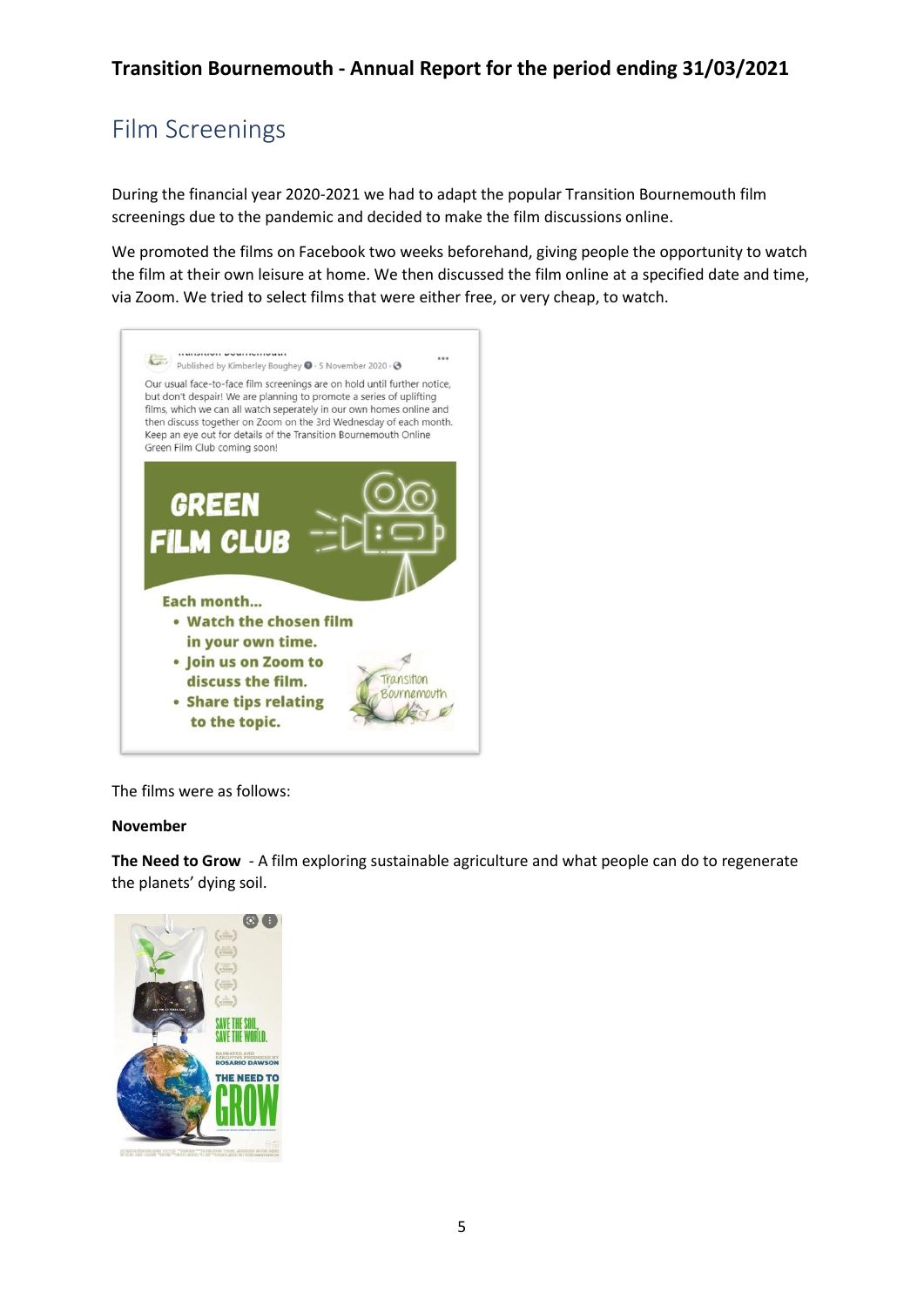#### **January**

**2040** – A documentary by Danien Gameau, giving an optimistic outlook for 2040 if we change our environmental behaviours now.



#### **February**

**The Game Changers** – A film outlining the benefits of eating a plant-based diet.



#### **March**

**The Economics of Happiness** – A film that considers the cost of today's global economy.

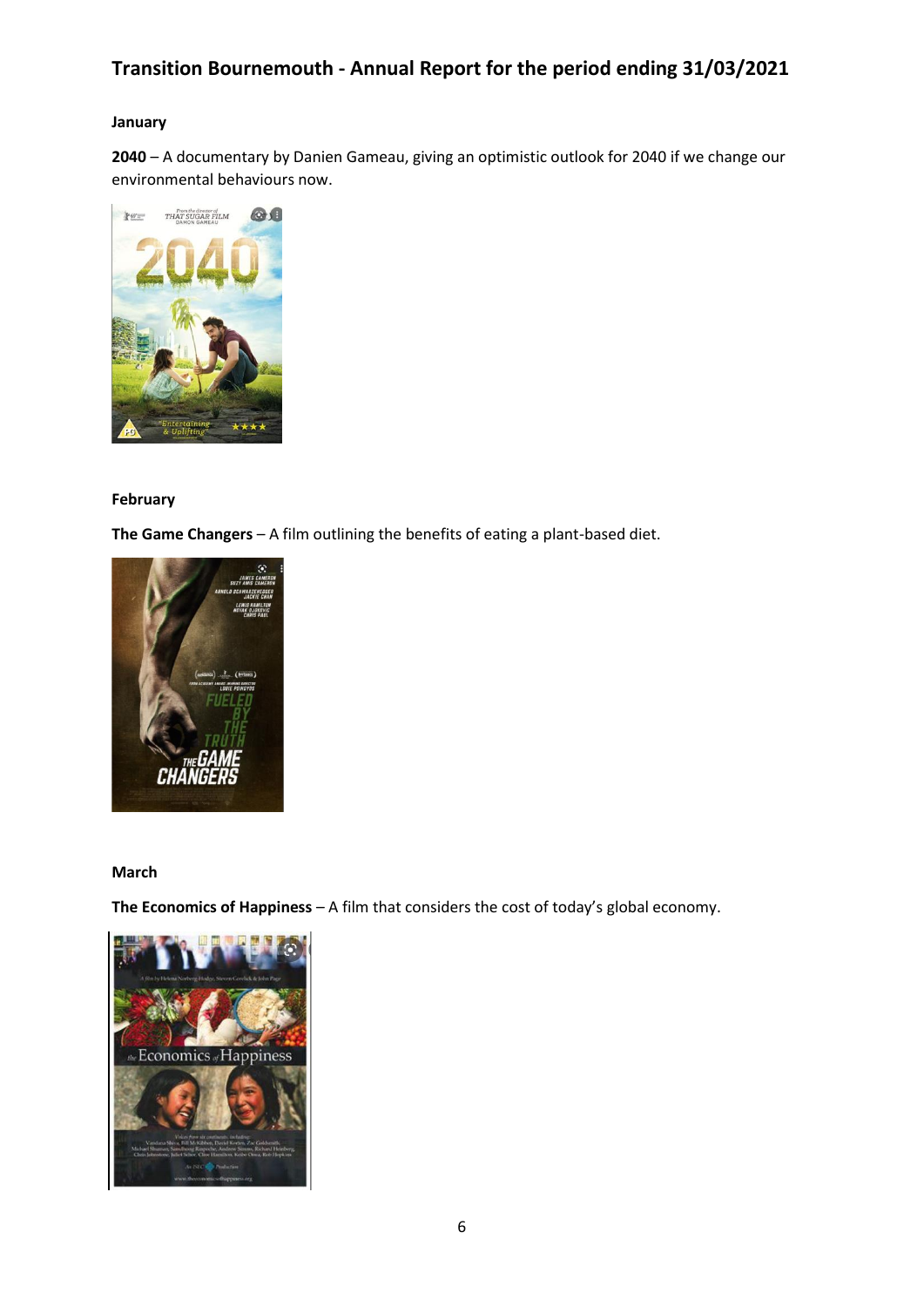#### **April**

**Kiss The Ground** – A film looking in detail at regenerative agriculture.



The films generated some thought-provoking discussions and it was good to hear and debate different points of views on various topics.

However, we feel it is always a more enriching experience to watch these films alongside other likeminded people, where possible.

We are therefore planning to get the film screenings up and running again at "The Mad Cucumber" for the upcoming Autumn/Winter/Spring period.

## Repair Café

Repair Cafe hasn't run any in-person events since the start of the pandemic, but we really appreciate the effort of our communications team and lately Warrior agency putting extra content on social media during this period of down time, it's been reflected in an increase in page likes and post views and engagement on Facebook. We have been hearing both from people who are keen to have their broken items looked at and people who are interested in volunteering with us, and our first event in 18 months is scheduled for 25th September. We are playing things by ear at the moment, but hope to have regular meetings happening again in 2022.

## Slades Farm Community Garden

This has been a quiet year at Slades Farm Community Garden.

Whilst the wildlife continues to thrive in the varied habitats we have created, we have held only two public volunteer sessions due to the national lockdowns and other Covid restrictions. Although this has hugely limited the number of people able to take part in volunteering over the year, lots of people have still enjoyed, perhaps even more that usual, the natural and peaceful wildlife garden space within Slades Park for both walking and for relaxing in.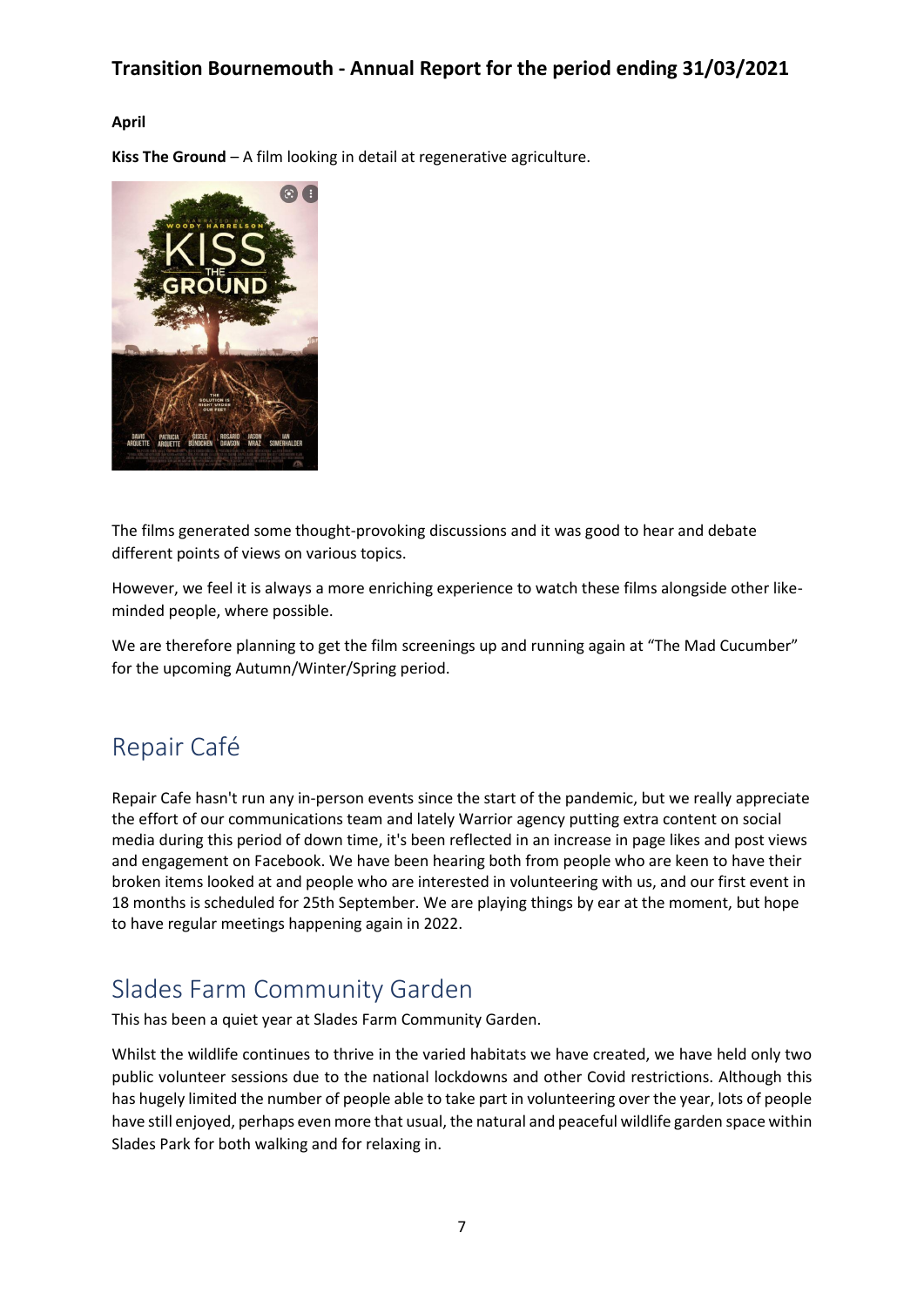To maintain the momentum of Slades, while we couldn't meet face to face, we increased our social media presence, and started posting more frequently and more regularly with topics ranging from native wildlife species seen at Slades to popular recipes for seasonal produce. During this period, thanks to our increased social media activity, the number of followers online went up from 222 to 326, nearly a 50% increase.

We didn't hold our first on site session until October 2020. We carefully adapted our session guidelines in order to adhere to the government Covid guidelines, and we had to purchase some health and safety equipment especially. Lots of eager volunteers turned up and we split into separate work parties of no more than 6 in each group. Everyone was socially distanced, tools were sanitised, and everyone wore gloves. We had a blast clearing the area around the pond of brambles and clearing out some of the aquatic plants which had begun to clog up the pond itself. This is when we discovered the holes in the pond liner.

The holes were able to be successfully patched at a later session on a dry day.



So, an interesting and unusual year at Slades.

What we learned, though, was that the wildlife thrived, and the garden looked great. This might seem a bit disheartening to those who regularly bramble bash with us, but I think it means the project has been a success as a wildlife garden.

We'd like to say a big thankyou to all our supporters and to the Parks and Countryside team who made a quick repair to the pond gate after it was vandalised, and who have continued to help throughout the year by mowing the paths through the garden.

## Our volunteers

Transition Bournemouth is involved in the community and relies on voluntary help. Volunteers help run all our projects and make them fun. We wish to thank our volunteers for their support and encouragement, and would like to give particular thanks to Jo Gibbs, who kickstarted our revamped social media presence, and the Warrior Agency, who are now providing ongoing pro bono social media support.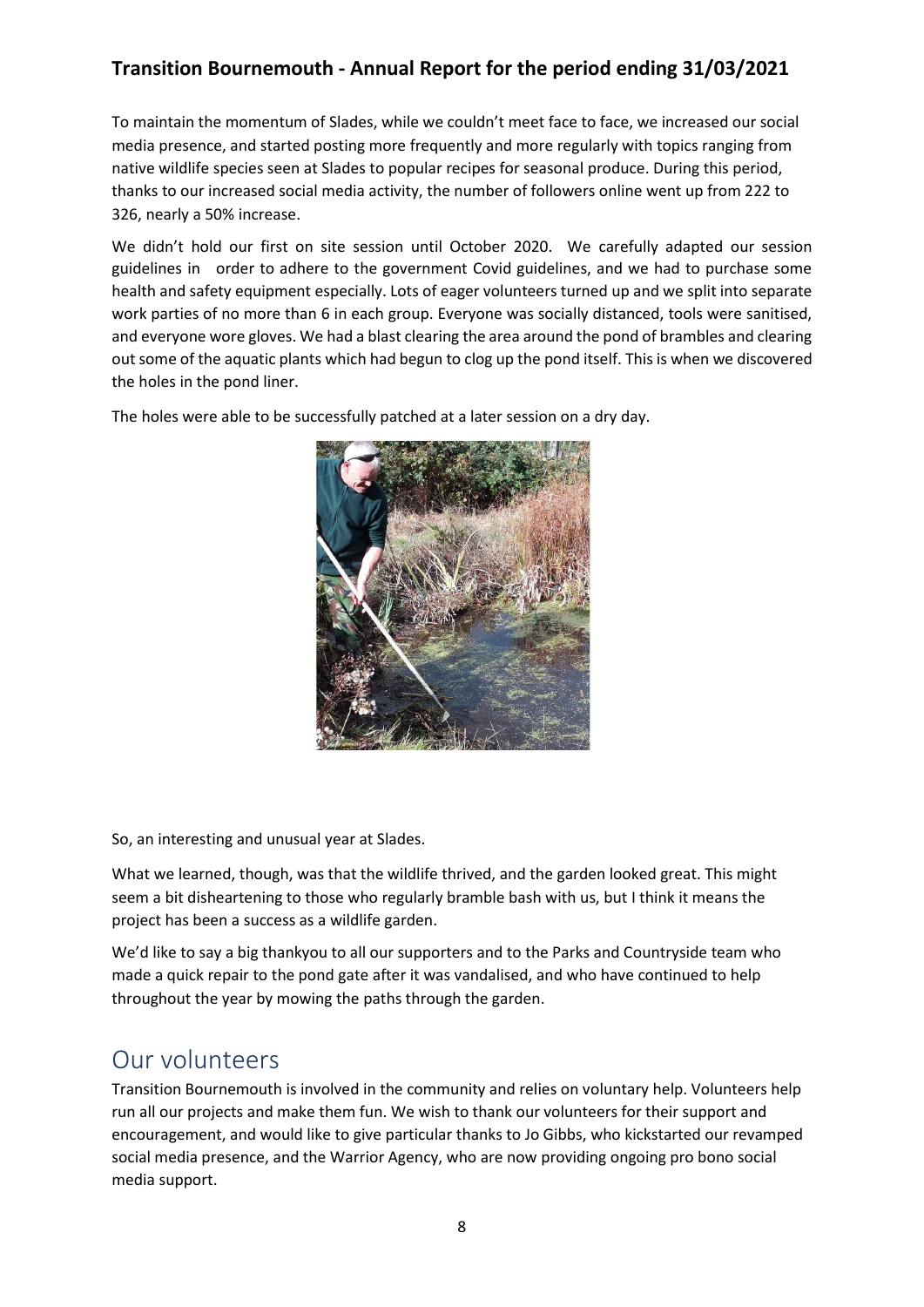# Plans for the future

#### **Plans for 21-22**

To continue supporting our existing projects:

- Count on Me: we will look for funding to continue this project
- Film Screenings: we will re-establish a good working relationship with the Mad Cucumber with a view to restarting face to face screenings in autumn 2021
- Repair Café: this is planned to restart in September 2021
- Slades Farm Community Garden: this is continuing but we will look for opportunities to start or support other community growing initiatives

We also plan to recruit additional trustees as a basis for expanding our sustainable project portfolio and for developing our longer term vision.

# Reference and administrative details

#### **Reference**

Charity Number:1183648 Registered Address: c/o The Link, 3-5, Palmerstone Road, Boscombe, BH1 4HN

#### **Our trustees**

**Trustee Name Role Start Date End Date Reason for leaving** Pete Allen Chair/Secretary 30/05/2019 Mike Hodges Treasurer 30/05/2019 Theresa McManus 30/05/2019 Jennie Allen 30/05/2019 02/05/2021 Parental commitments Kim Boughey 30/05/2019 Kirsten Juniper 30/03/2020 Martha Searle 30/05/2019 04/01/2020 Planned to leave the area Harriett Ricketts 21/10/2020 06/09/2021 Workload issues

The minimum number of Trustees is three, and the maximum twelve.

None of our trustees receive remuneration or other benefit from their work with the charity.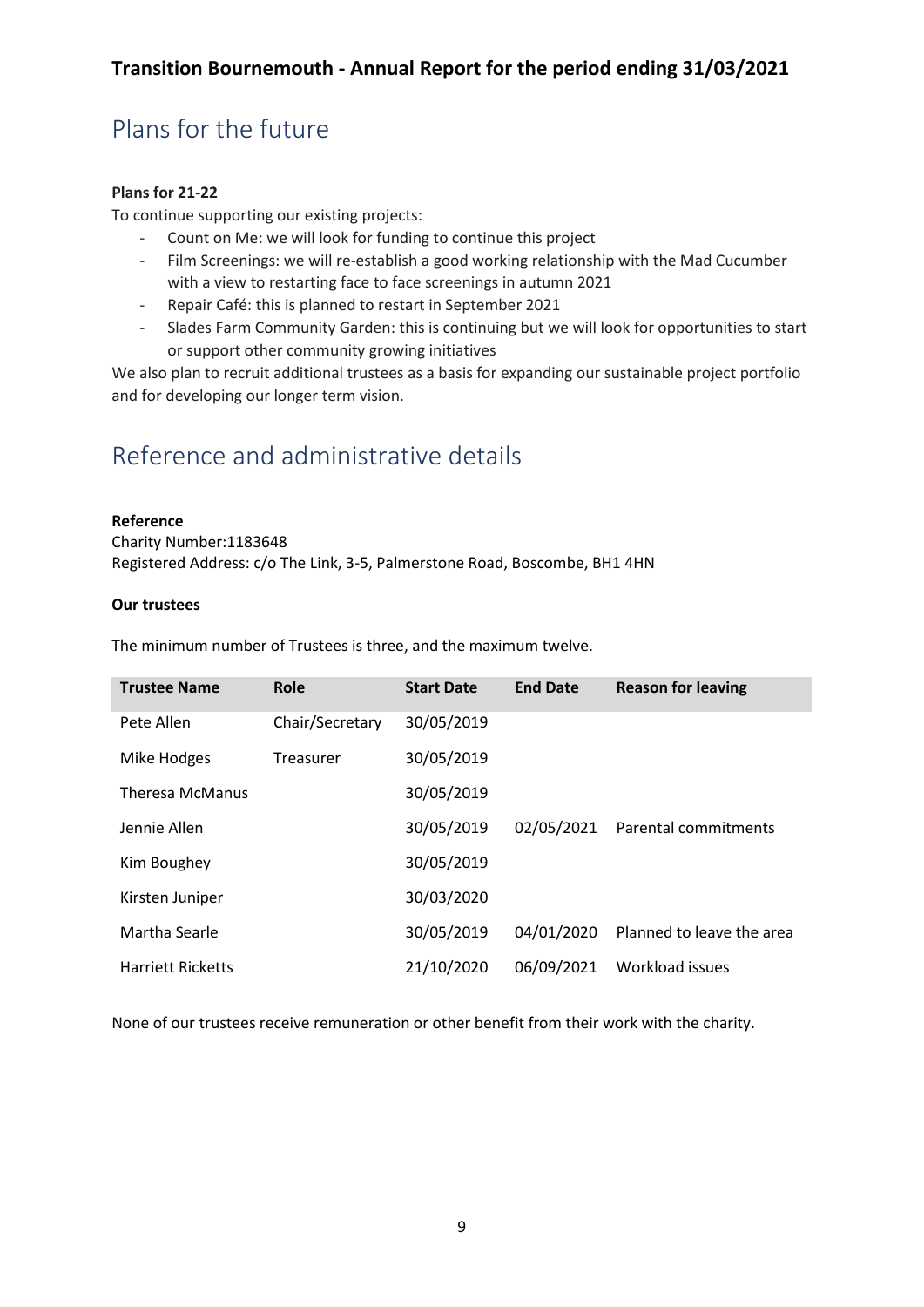#### **Our advisers**

Governance, policy, funding, general support and advice: [Community Action Network](https://www.can100.org/) Banking: The Cooperative Bank Plc, P.O. Box 101, 1 Balloon Street, Manchester, M60 4EP

#### **Governing Document**

Transition Bournemouth is registered with the Charities Commission (England and Wales) as a charitable Incorporated Organisation. Our full governing document is available on request.

#### **Governance**

Trustee appointment: at the first AGM, all trustees will retire, and thereafter at every AGM one third of the trustees will retire according to the length of time the position has been held. The appointment of the trustees at the AGM will be made by all members present.

#### **AGM**

A minimum of 14 days notice is given for the AGM, with the documents sent out including the annual statement of accounts and trustees' annual report, and details of people standing for election or re-election as a trustee.

#### **Trustee Meetings**

The trustees meet quarterly, including a public AGM.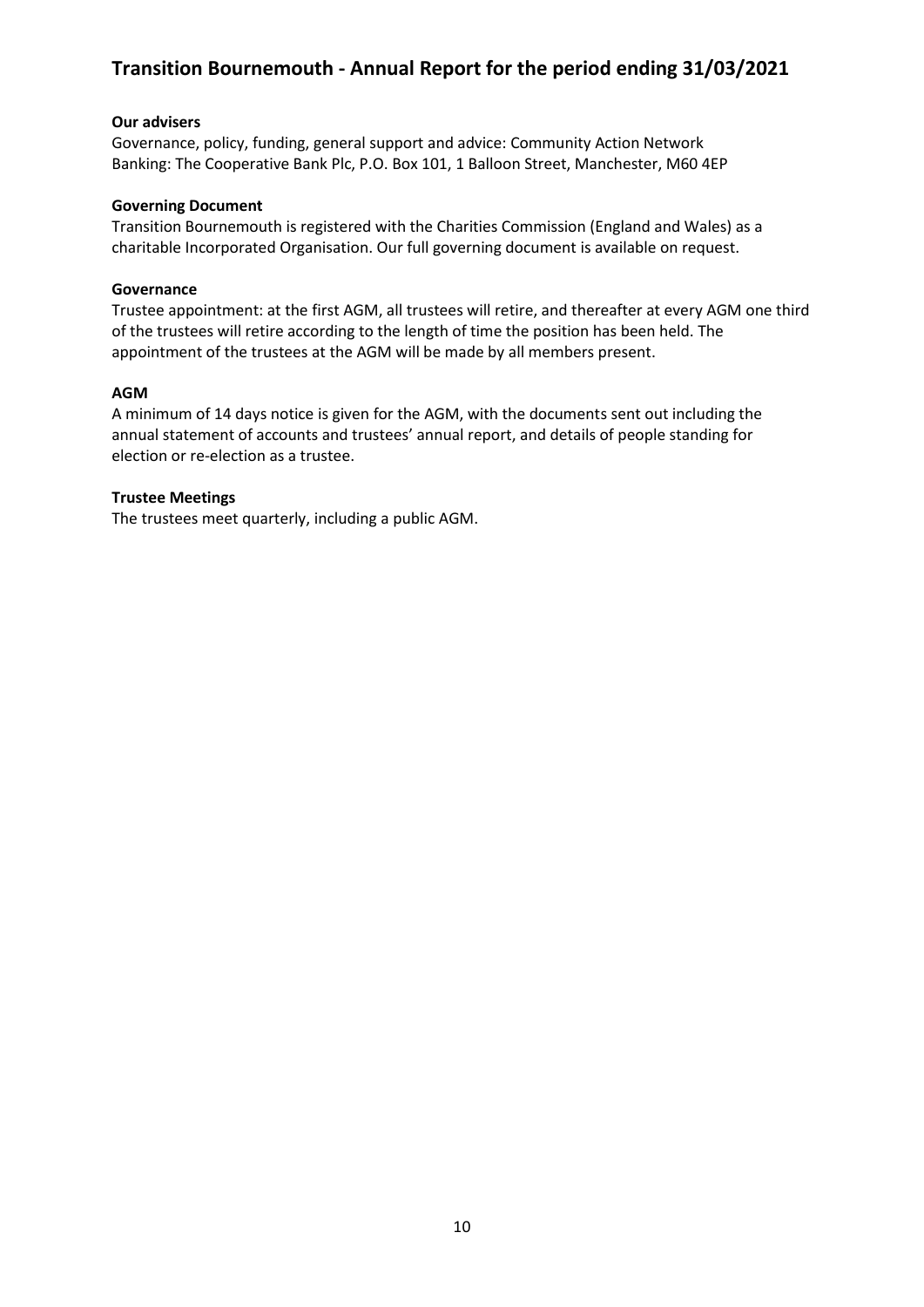# Financial Review

#### **Trustees' responsibilities in relation to the financial statements**

The charity trustees are responsible for preparing a trustees' annual report and financial statements in accordance with applicable law and United Kingdom Generally Accepted Accounting Practice.

In preparing the financial statements, the trustees are required to:

- select suitable accounting policies and then apply them consistently;
- observe the methods and principles in the Charities SORP;
- make judgements and estimates that are reasonable and prudent;
- state whether applicable UK accounting standards have been followed, subject to any material departures disclosed and explained in the financial statements;
- prepare the financial statements on the going concern basis unless it is inappropriate to presume that the charity will continue in business.

The trustees are responsible for keeping proper accounting records that disclose with reasonable accuracy at any time the financial position of the charity. They are also responsible for safeguarding the assets of the charity and the group and hence taking reasonable steps for the prevention and detection of fraud and other irregularities.

The trustees are responsible for the maintenance and integrity of the corporate and financial information included on the charitable company's website.

#### **Statement as to disclosure to our auditors**

In so far as the trustees are aware at the time of approving our trustees' annual report:

- there is no relevant information, being information needed by the auditor in connection with preparing their report, of which the group's auditor is unaware, and
- the trustees, having made enquiries of fellow directors and the group's auditor that they ought to have individually taken, have each taken all steps that he/she is obliged to take to make themselves aware of any relevant audit information and to establish that the auditor is aware of that information.

By order of the board of trustees

P Allen (Chair)

Peteally

27/09/21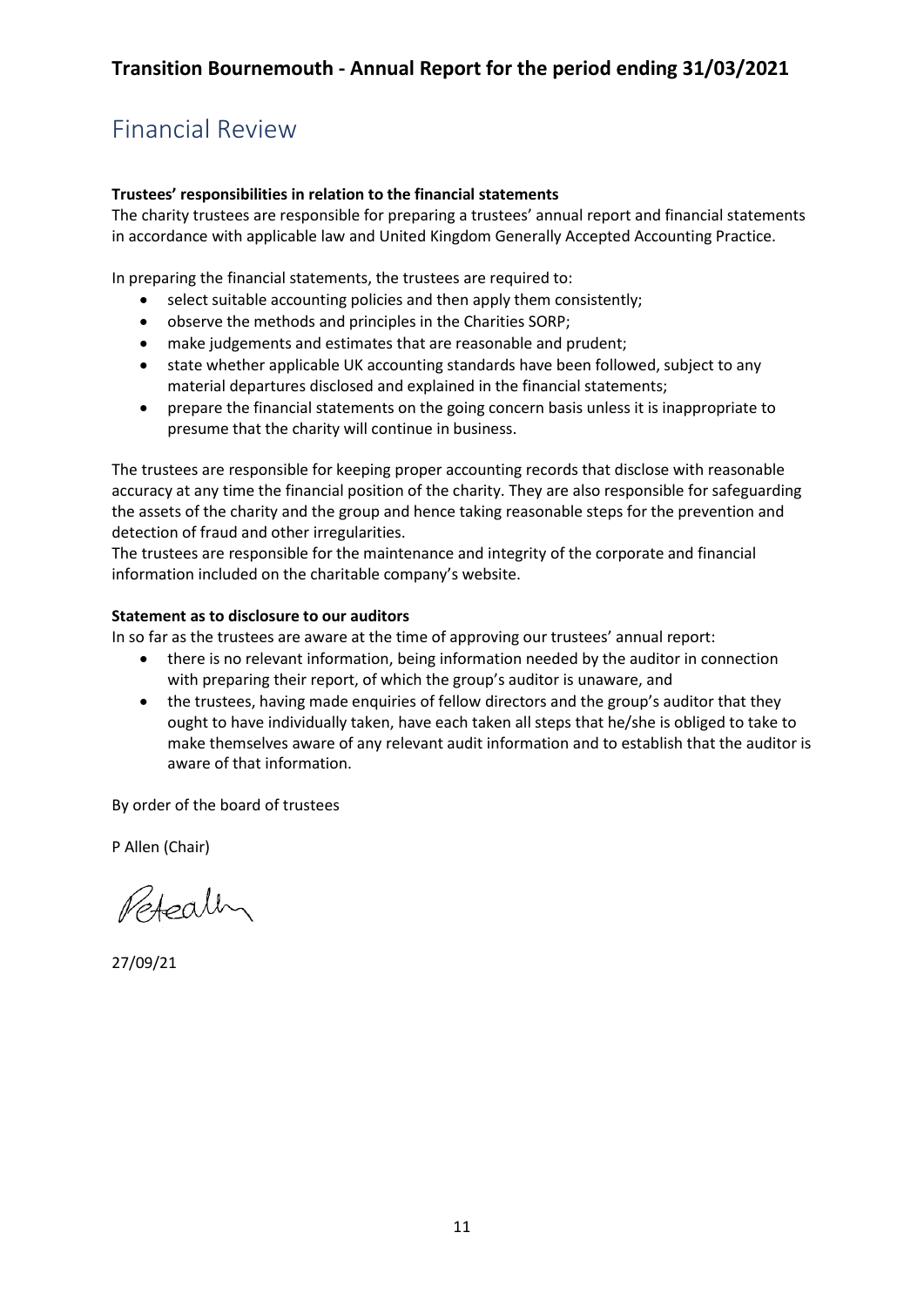#### Reserves Policy

The majority of our donations are to Transition Bournemouth and so are unreserved. However, in some instances donations are made to a specific project and so are treated as reserved for that project. Similarly, if a grant has been awarded for a particular project, then those funds are treated as reserved or that project.

#### Financial Position at Year End

This was another unusual year. Last year was the first year of Transition Bournemouth being a CIO, and so was a part-year. This year, although a full year, has seen very little activity because of the Covid pandemic having such an impact on our projects. However, we also have had very little expenditure, so assuming our projects generally break-even in future, and with its current assets, Transition Bournemouth can continue for at least the next 5 years.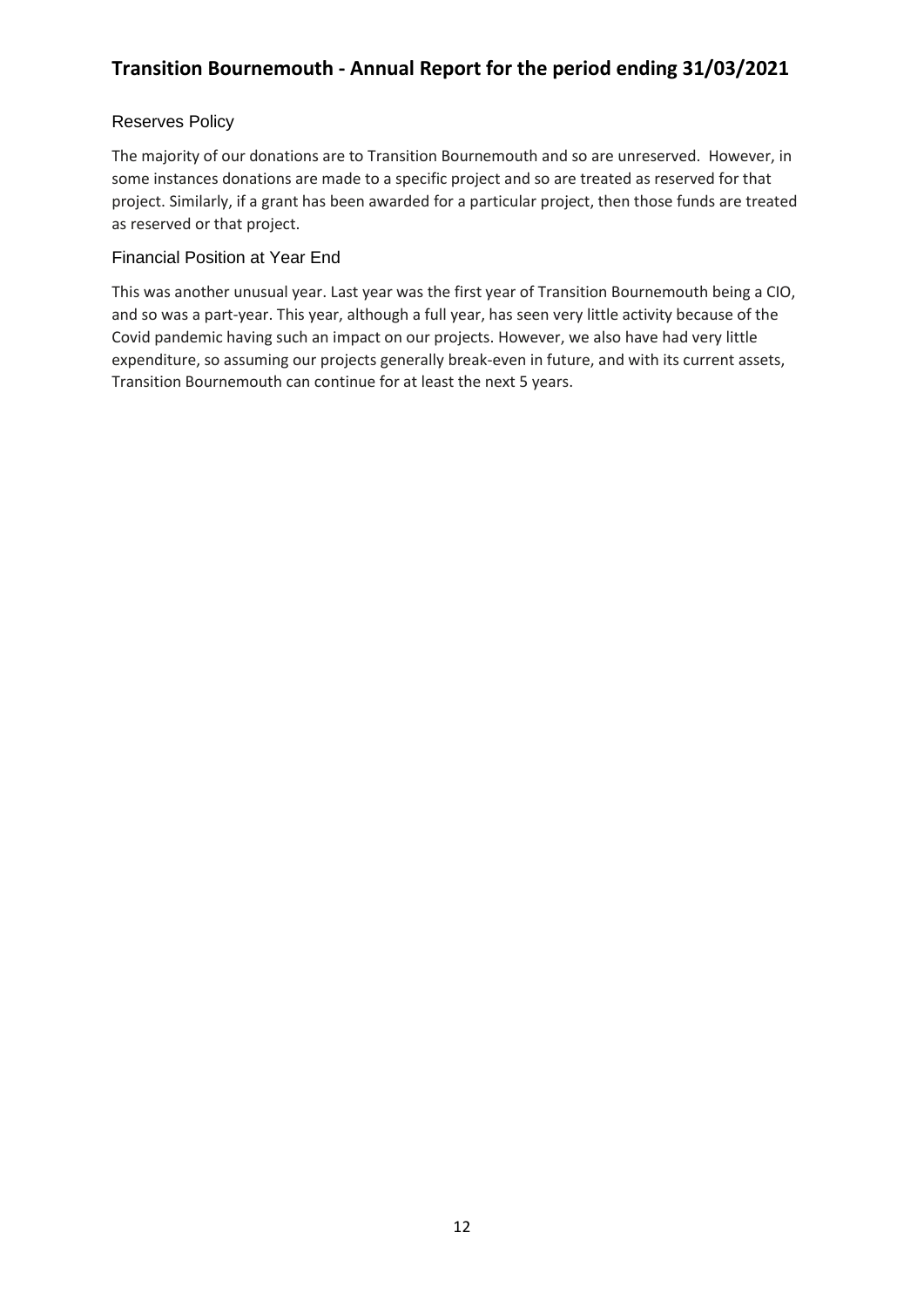| <b>CHARITY COMMISSION</b>              |                                       | <b>Transition Bournemouth</b> | 1183648                   |                    |                  |
|----------------------------------------|---------------------------------------|-------------------------------|---------------------------|--------------------|------------------|
| FOR ENGLAND AND WALES                  | <b>Receipts and payments accounts</b> | CC16a                         |                           |                    |                  |
|                                        | For the period from                   | 01/04/2019                    | To                        | 31/03/2020         |                  |
| <b>Section A Receipts and payments</b> |                                       |                               |                           |                    |                  |
|                                        | <b>Unrestricted</b><br>funds          | <b>Restricted</b><br>funds    | <b>Endowment</b><br>funds | <b>Total funds</b> | Last year        |
|                                        | to the nearest<br>E                   | to the nearest £              | to the nearest £          | to the nearest £   | to the nearest £ |
| <b>A1 Receipts</b>                     |                                       |                               |                           |                    |                  |
| General                                |                                       |                               |                           |                    |                  |
| - Grant income                         |                                       |                               |                           |                    |                  |
| - Donations                            | 182                                   |                               |                           | 182                | 346              |
| - Sales                                |                                       |                               |                           |                    | 14               |
| - Previous funds                       | 4,683                                 | $\blacksquare$                |                           | 4,683              | 4,293            |
|                                        |                                       |                               |                           |                    |                  |
| Count on Me Project (resting)          |                                       |                               |                           |                    |                  |
| - Grant income                         |                                       |                               |                           |                    |                  |
| - Sales                                |                                       | $\blacksquare$                |                           |                    |                  |
| - Donations                            |                                       |                               |                           |                    |                  |
| - Previous funds                       | $\blacksquare$                        | $\blacksquare$                |                           |                    | 87               |
|                                        |                                       |                               |                           |                    |                  |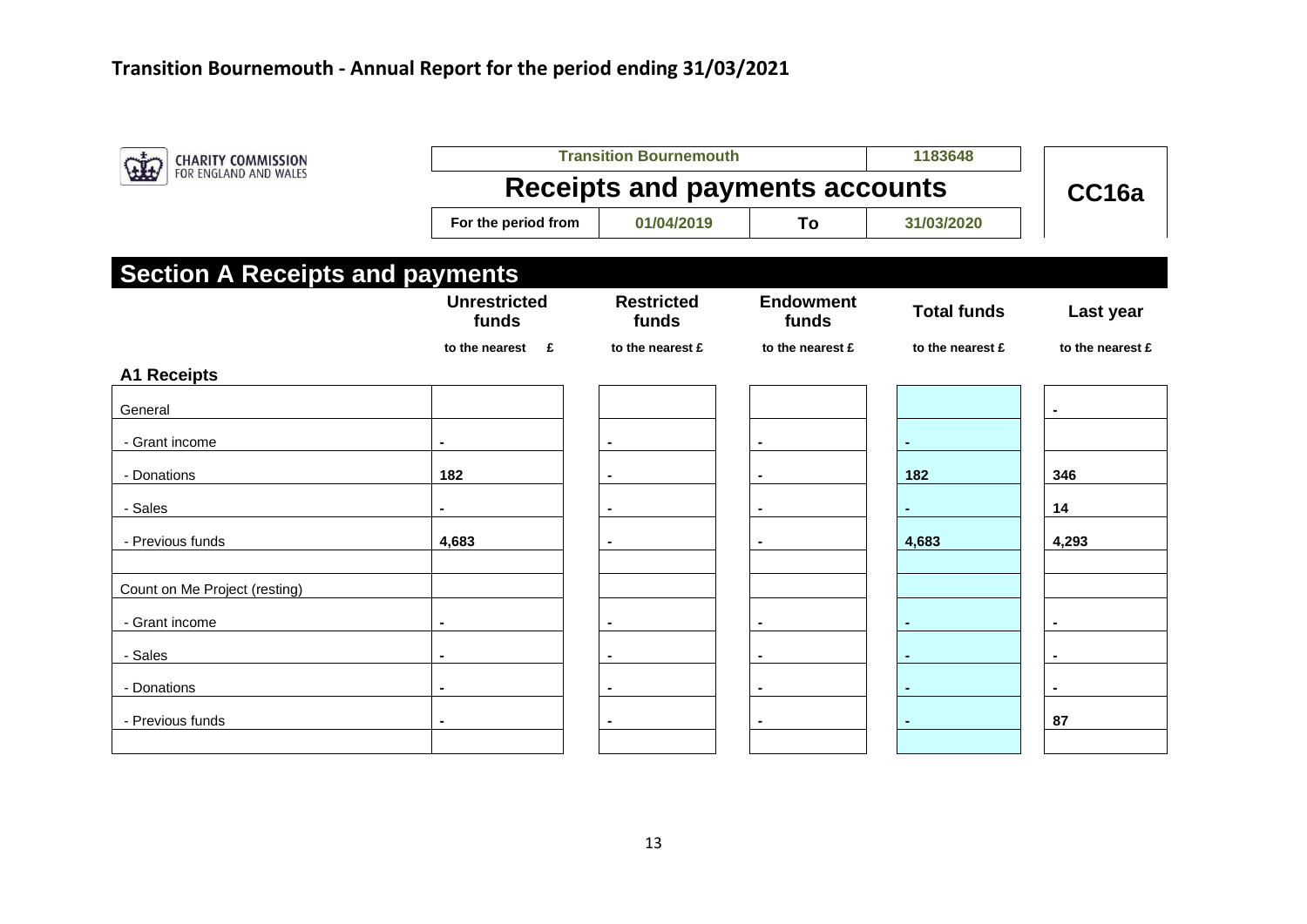| Film Screening Project             |                |                |                |                |                |
|------------------------------------|----------------|----------------|----------------|----------------|----------------|
| - Grant income                     | $\blacksquare$ | $\blacksquare$ | $\blacksquare$ | $\blacksquare$ | $\blacksquare$ |
| - Sales                            | 50             | $\blacksquare$ | $\blacksquare$ | 50             | 218            |
| - Donations                        | $\blacksquare$ | $\blacksquare$ | $\blacksquare$ | $\blacksquare$ | $\blacksquare$ |
| - Misc                             | $\blacksquare$ | $\blacksquare$ |                | $\blacksquare$ | $\mathbf{1}$   |
| - Previous funds                   | $\blacksquare$ | $\blacksquare$ | $\blacksquare$ | $\blacksquare$ | 37             |
|                                    |                |                |                |                |                |
| Repair Café Project                |                |                |                |                |                |
| - Grant income                     | $\blacksquare$ | $\blacksquare$ |                | $\blacksquare$ |                |
| - Sales                            | $\blacksquare$ | $\blacksquare$ |                |                |                |
| - Donations                        | $\blacksquare$ | $\blacksquare$ |                | $\blacksquare$ | 665            |
| - Misc                             | $\blacksquare$ | $\blacksquare$ |                | $\blacksquare$ | 42             |
| - Previous funds                   | 608            | $\blacksquare$ |                | 608            | 982            |
| Slades Garden Project              |                |                |                |                |                |
|                                    |                |                |                |                |                |
| - Grant income                     | $\blacksquare$ | $\blacksquare$ | $\blacksquare$ | $\sim$         | $\blacksquare$ |
| - Sales                            | $\blacksquare$ | $\blacksquare$ |                | $\blacksquare$ |                |
| - Donations                        | $\blacksquare$ | $\blacksquare$ |                | $\blacksquare$ | 322            |
| - Previous funds                   | 566            | $\blacksquare$ | $\blacksquare$ | 566            | 867            |
|                                    |                |                |                |                |                |
| Sub total<br>(Gross income for AR) | 6,088          |                |                | 6,088          | 7,874          |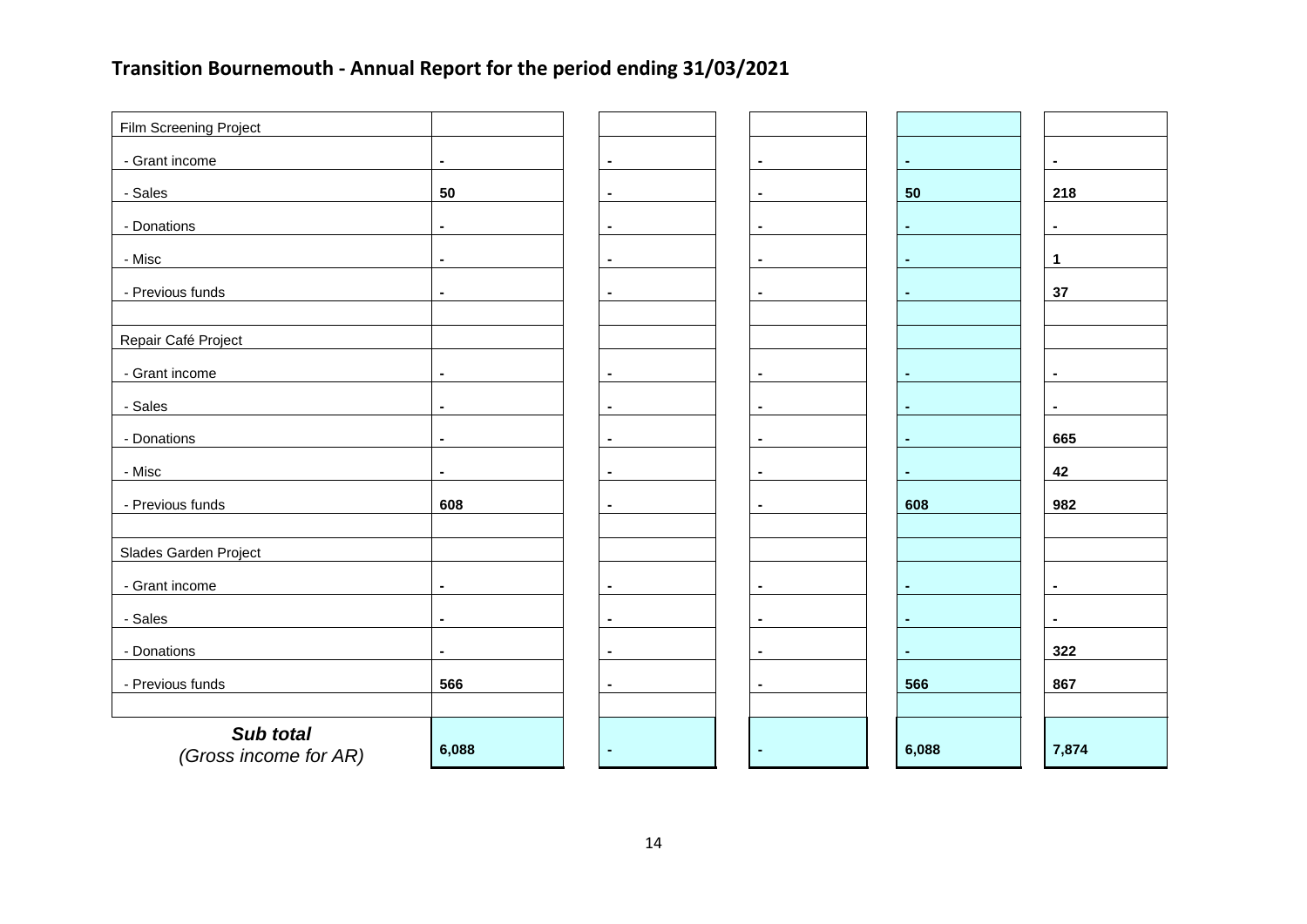| A2 Asset and investment sales, (see |                |                |                |                |
|-------------------------------------|----------------|----------------|----------------|----------------|
| table).                             |                |                |                |                |
|                                     |                |                |                |                |
|                                     |                |                |                |                |
|                                     |                | $\blacksquare$ | $\blacksquare$ | $\blacksquare$ |
| Sub total   .                       |                |                |                |                |
|                                     |                |                |                |                |
|                                     |                |                |                |                |
| <b>Total receipts</b>               | 6,088          |                | 6,088          |                |
|                                     |                |                |                |                |
| <b>A3 Payments</b>                  |                |                |                |                |
| General                             |                |                |                |                |
| - operations                        |                |                |                |                |
|                                     | 214            |                | 214            | 299            |
| - marketing                         | 45             |                | 45             |                |
|                                     |                |                |                |                |
| - volunteer expenses                | $\blacksquare$ |                |                |                |
| - volunteer training                | $\blacksquare$ |                |                | 15             |
|                                     |                |                |                |                |
| Count on Me (resting)               |                |                |                |                |
| - operations                        |                |                |                |                |
|                                     | $\blacksquare$ | $\overline{a}$ | $\blacksquare$ | 162            |
| - marketing                         |                | $\blacksquare$ |                | $\blacksquare$ |
|                                     |                |                |                |                |
| - volunteer expenses                |                | $\blacksquare$ | $\blacksquare$ | $\blacksquare$ |
| - volunteer training                | $\blacksquare$ |                |                |                |
|                                     |                |                |                |                |
|                                     |                |                |                |                |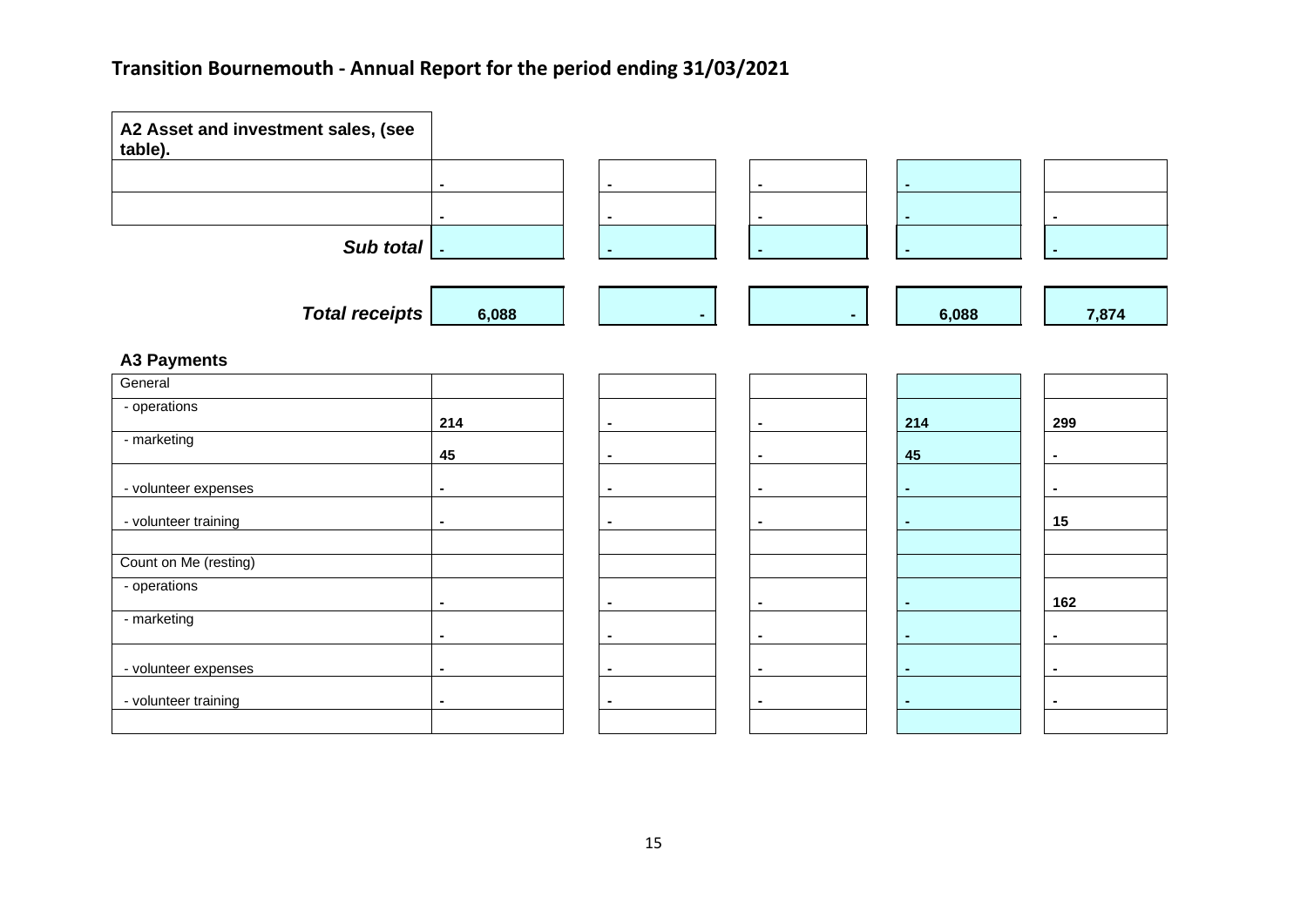| Film Screening Project |                |                |                |                |                |
|------------------------|----------------|----------------|----------------|----------------|----------------|
| - operations           | $\blacksquare$ | $\blacksquare$ | $\blacksquare$ | $\sim$         | 513            |
|                        |                |                |                |                |                |
| - room hire            | $\blacksquare$ | $\blacksquare$ |                | $\sim$         | $\blacksquare$ |
| - volunteer expenses   | $\blacksquare$ | $\blacksquare$ |                | $\sim$         | $\blacksquare$ |
|                        |                |                |                |                |                |
| Repair Café Project    |                |                |                |                | $\blacksquare$ |
| - operations           | $\blacksquare$ | $\blacksquare$ |                | $\sim$         | 622            |
| - marketing            | $\blacksquare$ | $\blacksquare$ |                | $\sim$         | 20             |
| - room hire            | 42             |                |                | 42             | 294            |
| - volunteer expenses   | 10             | $\blacksquare$ |                | 10             | 4              |
| - volunteer training   | $\blacksquare$ | $\blacksquare$ |                | $\blacksquare$ | 90             |
|                        |                |                |                |                |                |
| Slades Garden Project  |                |                |                |                |                |
| - operations           | 42             |                |                | 42             |                |
| - room hire            | $\blacksquare$ | $\blacksquare$ |                | $\sim$         |                |
| - volunteer expenses   | $\blacksquare$ | $\blacksquare$ |                | $\blacksquare$ |                |
| - volunteer training   | $\blacksquare$ | $\blacksquare$ |                | $\blacksquare$ |                |
|                        |                |                |                |                |                |
|                        | $\blacksquare$ |                |                | $\blacksquare$ |                |
| Sub total              | 352            |                |                | 352            | 2,019          |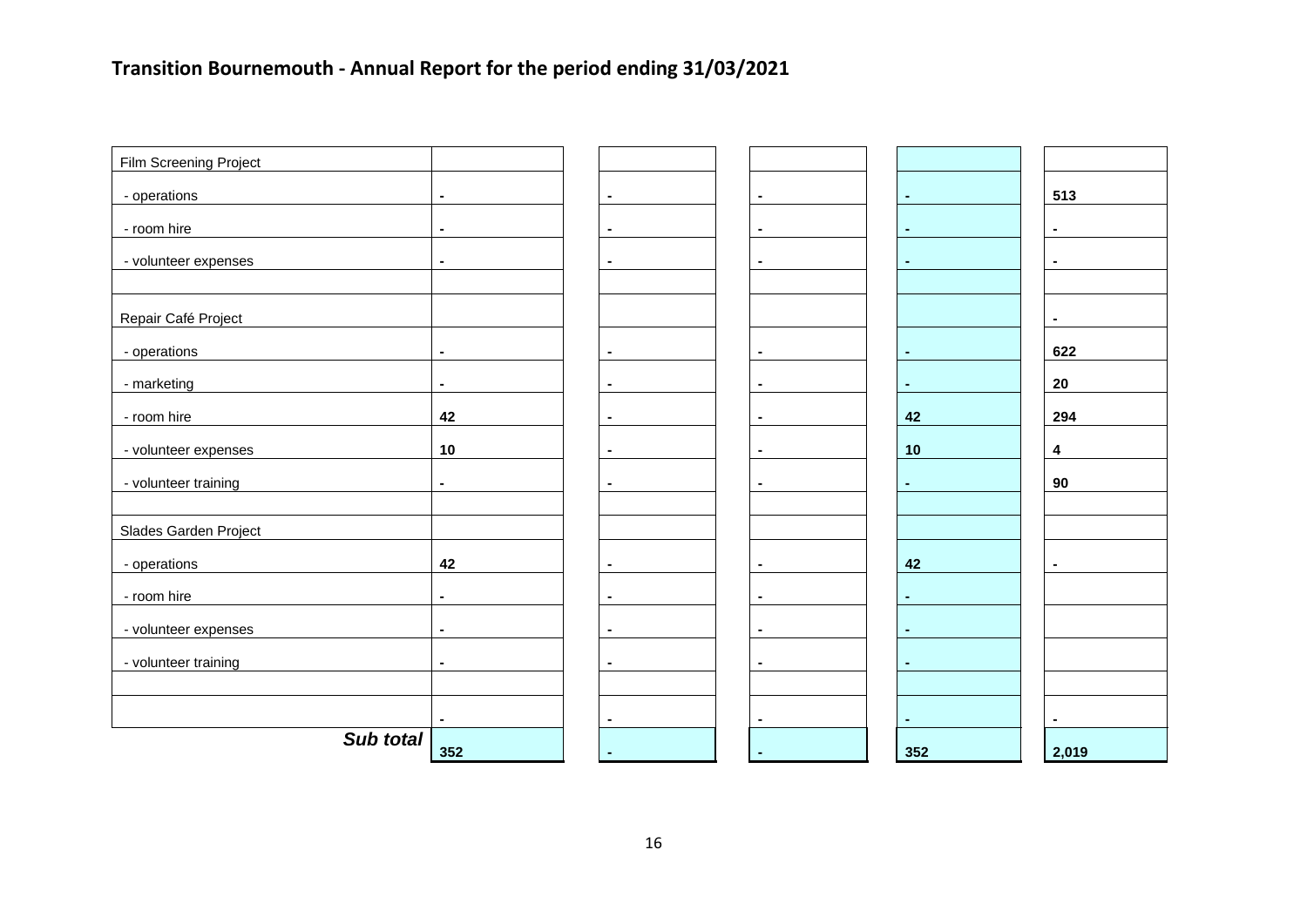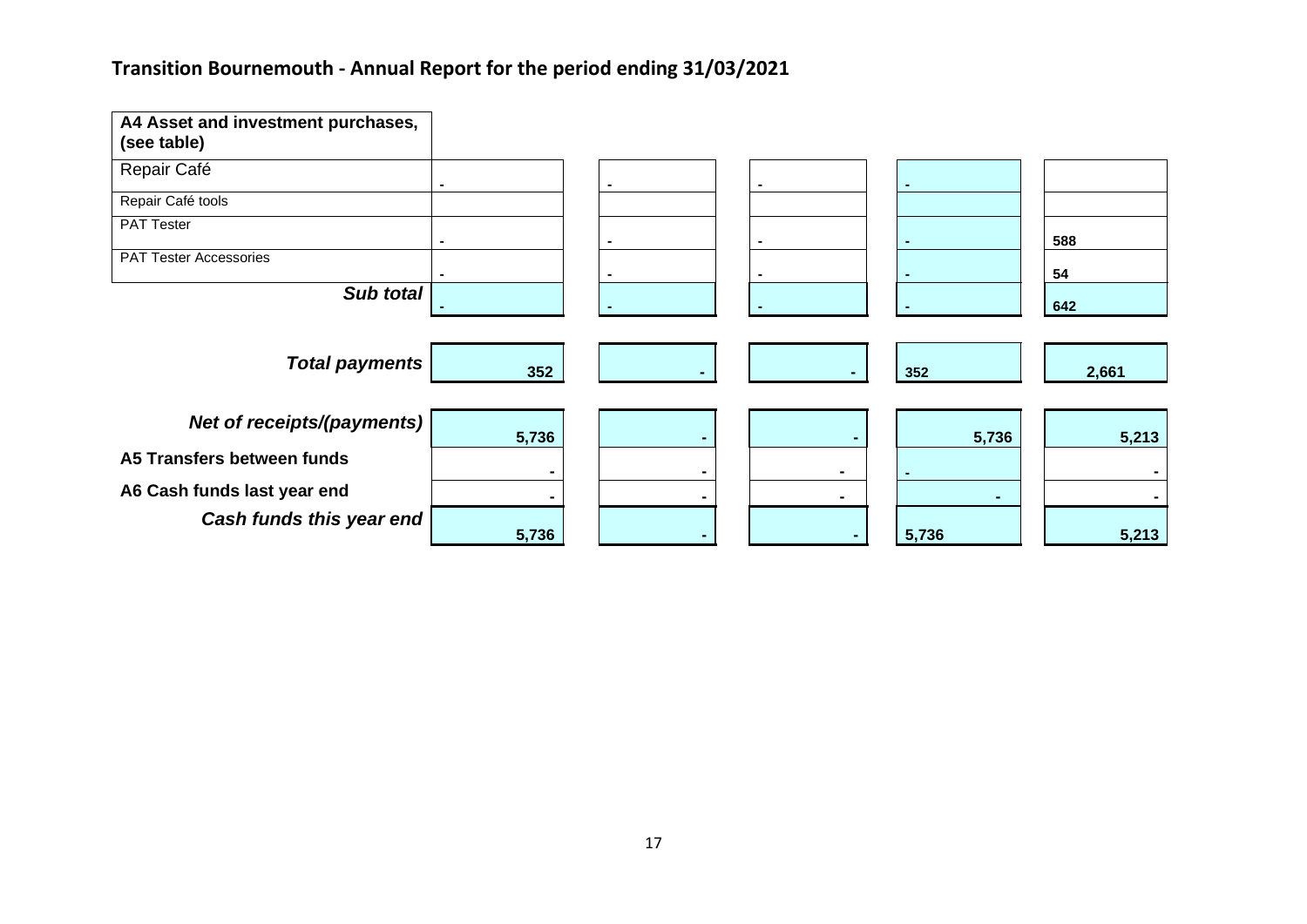| Section B Statement of assets and liabilities at the end of the period |                                                          |                                                    |                                  |                                    |
|------------------------------------------------------------------------|----------------------------------------------------------|----------------------------------------------------|----------------------------------|------------------------------------|
| <b>Categories</b>                                                      | <b>Details</b>                                           | <b>Unrestricted</b><br>funds                       | <b>Restricted</b><br>funds       | <b>Endowment</b><br>funds          |
|                                                                        |                                                          | to nearest £                                       | to nearest £                     | to nearest £                       |
| <b>B1 Cash funds</b>                                                   |                                                          |                                                    |                                  |                                    |
|                                                                        | <b>Total cash funds</b>                                  |                                                    |                                  |                                    |
|                                                                        | (agree balances with receipts and payments<br>account(s) | Agreement<br>Error<br><b>Unrestricted</b><br>funds | OK<br><b>Restricted</b><br>funds | OK<br><b>Endowment</b><br>funds    |
|                                                                        | <b>Details</b>                                           | to nearest £                                       | to nearest £                     | to nearest £                       |
| <b>B2 Other monetary assets</b>                                        |                                                          |                                                    |                                  |                                    |
| <b>B3 Investment assets</b>                                            | <b>Details</b>                                           | <b>Fund to which</b><br>asset belongs              | Cost (optional)                  | <b>Current value</b><br>(optional) |
|                                                                        | <b>Details</b>                                           | <b>Fund to which</b><br>asset belongs              | <b>Cost (optional)</b>           | <b>Current value</b><br>(optional) |
| <b>B4 Assets retained for the</b>                                      | Count on Me event materials                              | Count on Me                                        | 412                              | 109                                |
| charity's own use                                                      | Repair Café tools                                        | Repair Café                                        | 720                              | 404                                |
|                                                                        | Slades Farm tools                                        | Slades Farm                                        | 436                              | 119                                |
|                                                                        | <b>Details</b>                                           | <b>Fund to which</b><br>liability relates          | Amount due<br>(optional)         | When due<br>(optional)             |
| <b>B5 Liabilities</b>                                                  |                                                          |                                                    |                                  |                                    |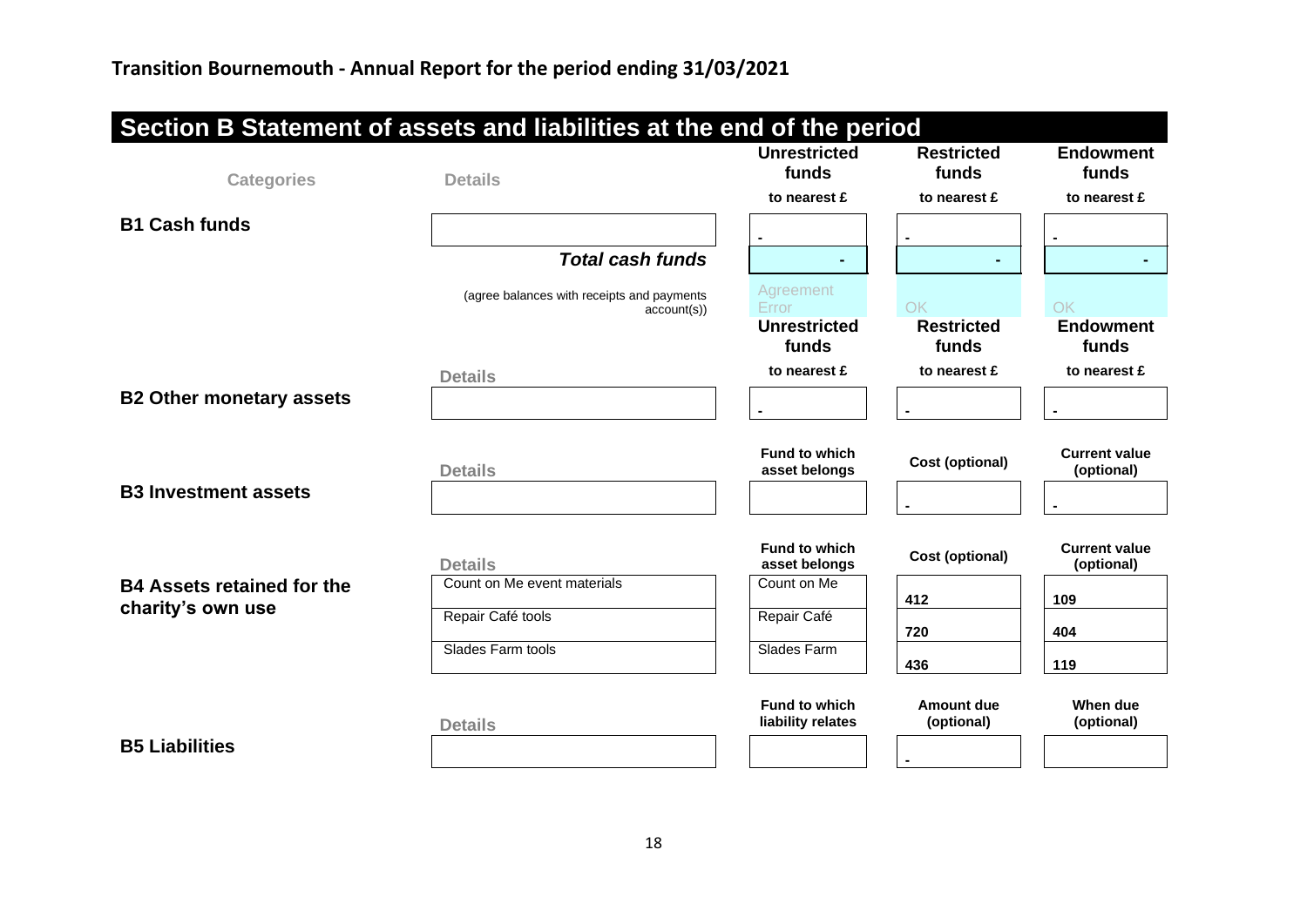| Signed by one or two trustees on behalf of<br>all the trustees | Signature | <b>Print Name</b> | Date of<br>approval |
|----------------------------------------------------------------|-----------|-------------------|---------------------|
|                                                                |           |                   |                     |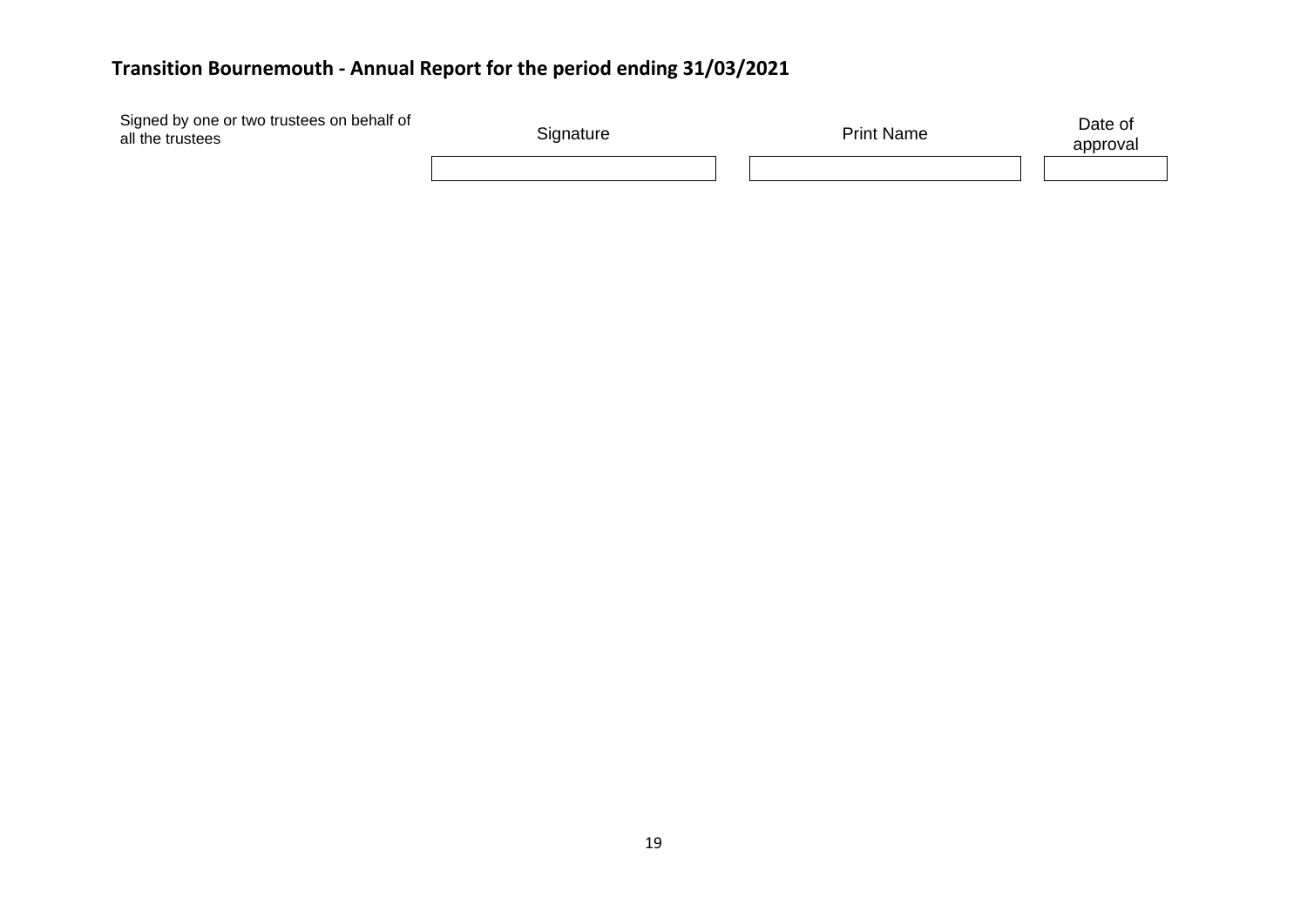#### **Notes on the accounts**

#### **1 Accounting Policies**

#### a) Basis of Preparation

Transition Bournemouth is a Charitable Incorporated Organisation. It is not also set up as a trading company. The charity makes less than the current threshold, allowing the trustees the choice of Receipts and Payments accounting or Accrual accounting. The trustees have elected to use the Receipts and Payments accounting approach.

Transition Bournemouth was started in 2009 by a small group of people who were committed environmentalists inspired by the positivity of the Transition movement and saw it as a better way to engage with people. We knew from experience that the old 'doom and gloom' approach foretelling apocalyptic consequences if we don't change our ways wasn't proving effective in inspiring behaviour changes towards more sustainable living. The transition movement offered a new and more positive approach looking at creating an attractive vision of a sustainable future and positive achievable ways of making a succession of small changes that ultimately add up to a big difference. The group became a Charitable Association in 2011 and slowly grew its following and its project portfolio. In 2018 the group decided to change the legal structure to minimise financial risks and to become a CIO. The assets, financial and otherwise, transferred directly from the Charitable Association to the CIO. There was no change made to our bank account, held with the Co-op. The amount transferred was £6,266.23.

When Transition Bournemouth became a CIO on 30 May 2019, the new constitution moved the accounting year for the organisation to  $1<sup>st</sup>$  April – 31<sup>st</sup> March. These accounts for our second year of being a CIO and are from 01-April 2020 – 31 March 2021.

#### b) Preparation of the accounts on a going concern basis

This has been an unusual year, with Covid-19 causing a hiatus in our activities. However, each project is largely self-sustaining with outgoings generally being matched by income, and our overheads can be trimmed by deferring expenditure on communications activities. On this basis, and on the strength of our reserves, the trustees consider the charity a going concern for at least the next  $12 - 24$  months.

#### c) Fund accounting

Unrestricted funds are available to spend on activities that further any of the purposes of charity. Designated funds are unrestricted funds of the charity which the trustees have decided at their discretion to set aside to use for a specific purpose. Restricted funds are donations which the donor has specified are to be solely used for particular projects being undertaken by the charity.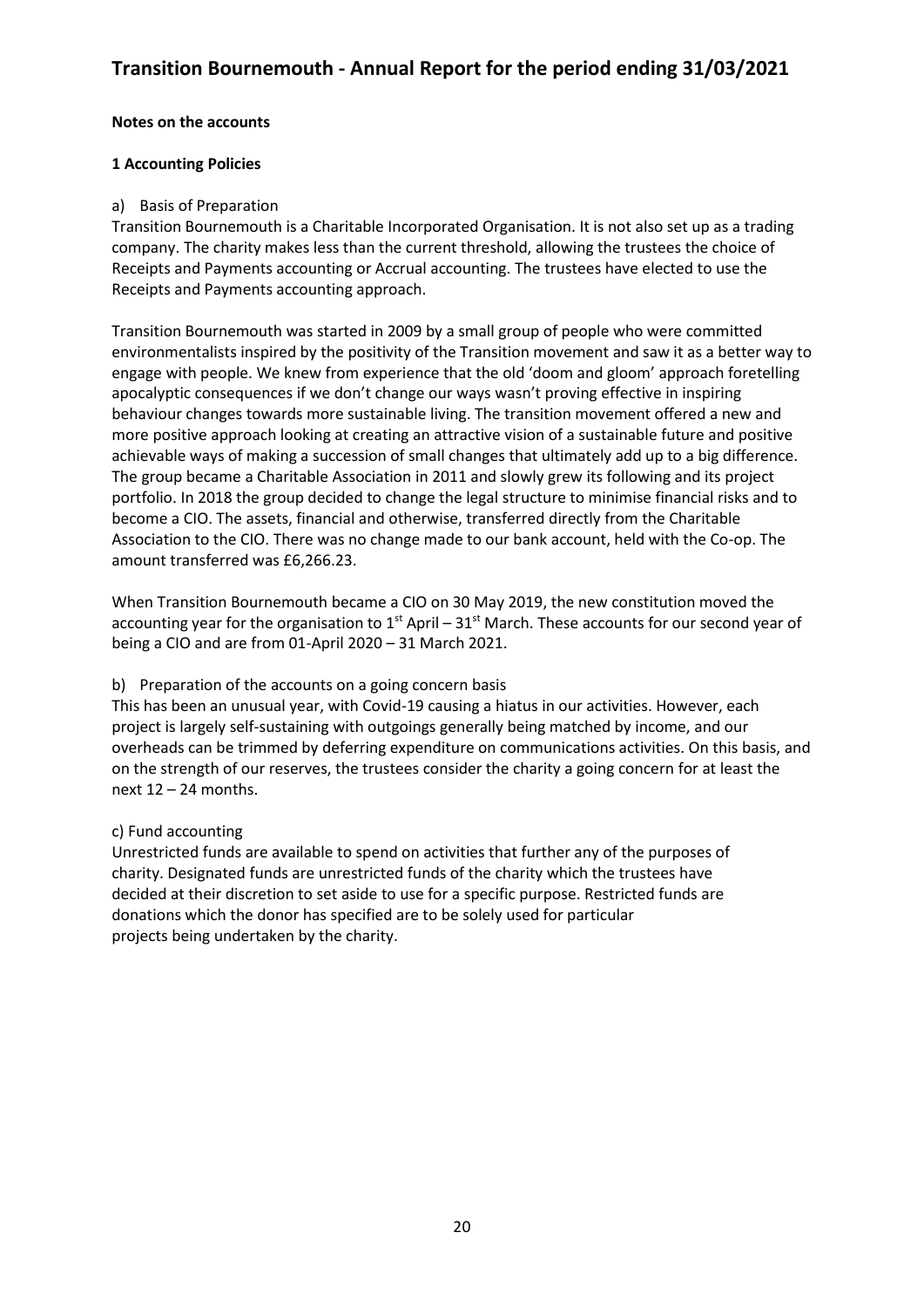g) Expenditure and irrecoverable VAT

Expenditure is recognised once there is a legal or constructive obligation to make a payment to a third party, it is probable that settlement will be required and the amount of the obligation can be measured reliably

h) Tangible fixed assets

Individual fixed assets are capitalised at cost and are depreciated over their estimated useful economic lives on a straight line basis at 25% as these are largely tools for our projects and some marketing materials.

i) Employees and Pensions The charity does not employ any staff.

#### **2 Legal status of the Charity**

The charity is a Charitable Incorporated Organisation since 30 May 2019. There is no liability to trustees in respect of the charity being wound up.

#### **3 Financial Performance of the Charity**

The financial performance of the charity is largely made up of the performance of its projects.

| <b>Income</b>      |           |     |
|--------------------|-----------|-----|
|                    | 2020-2021 |     |
| Donations          | £         | 182 |
| Sales              | £         | 50  |
| Grant              | £         |     |
| Misc               | £         |     |
|                    | £         | 232 |
| <b>Expenditure</b> | £         | 352 |

**31/03/2021 Balance** £ 5,736

- a) The donated income has fallen slightly.
- b) Sales are negligible due to not being able to run/attend events for much of the year.
- c) There is no grant income because the usual sorts of projects we apply for grant funding for require face to face interaction, and this was not possible or probable during much of the year.
- d) Expenditure was kept to a minimum.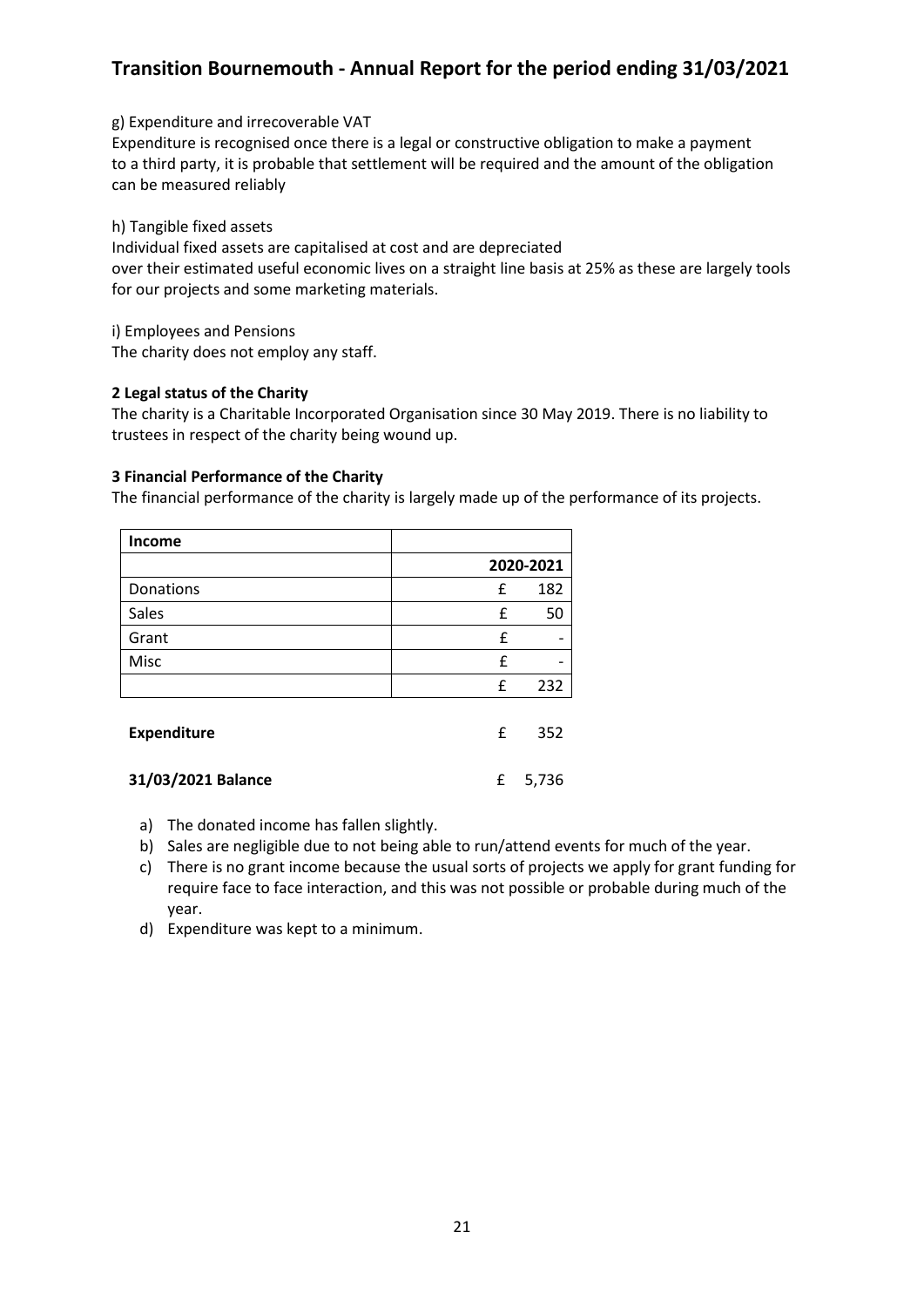#### **4 Project costs**

|                | <b>Opening Balance</b> | <b>Income</b> | <b>Expenditure</b> | <b>Closing Balance</b> |
|----------------|------------------------|---------------|--------------------|------------------------|
| General        | £4,683                 | £182          | £259               | £4,606                 |
| Count on Me    | £0                     | £0            | £0                 | £0                     |
| Film Screening | £0                     | £50           | £0                 | £50                    |
| Repair Café    | £608                   | £0            | £52                | £556                   |
| Slades         | £566                   | £0            | £42                | £524                   |
|                | £5,856                 | £232          | £352               | £5,736                 |

#### **Count on Me**

Continues in abeyance until a new funding opportunity arises.

#### **Film Screenings**

The film screenings income was from the ticket sales for a film screened in the previous financial year.

#### **Repair Café**

Most of the expenditure this year was due to a misunderstanding between us and the Central Library over a payment for venue hire from the previous financial year. The remainder was a small payment reimbursing volunteer expenses, also from the previous year.

#### **Slades Farm Community Garden**

Some tools were purchased to assist with winter conservation tasks.

#### **5 Governance and support costs**

| Insurance                                  | £147 |
|--------------------------------------------|------|
| IT (One Drive)                             | £60  |
| Advertising (share of Meetup subscription) | £45  |
| Banking sundries (P&P)                     | £7   |
|                                            | £259 |